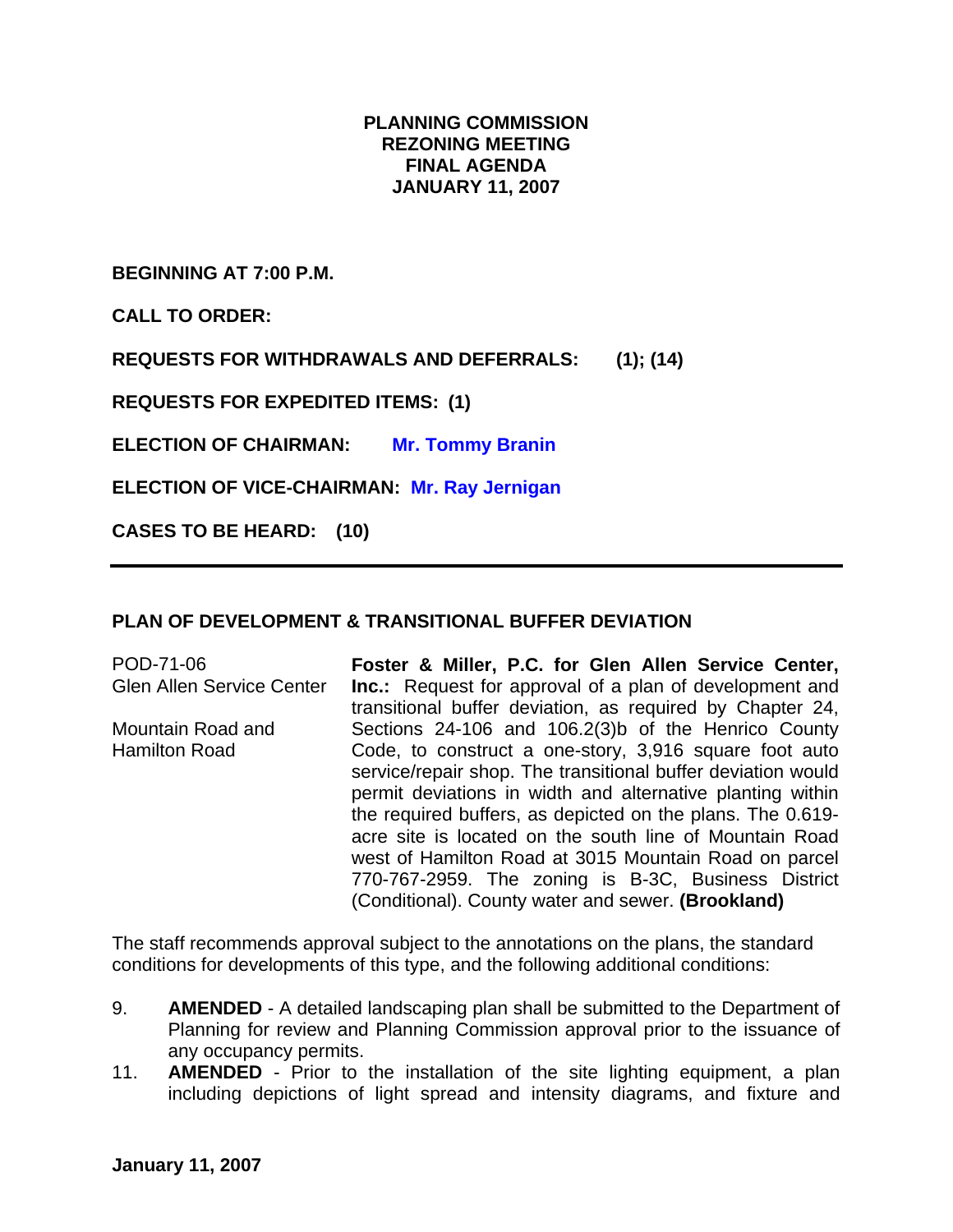specifications and mounting height details shall be submitted for Department of Planning review and Planning Commission approval.

- 24. The right-of-way for widening of Mountain Road as shown on approved plans shall be dedicated to the County prior to any occupancy permits being issued. The right-of-way dedication plat and any other required information shall be submitted to the County Real Property Agent at least sixty (60) days prior to requesting occupancy permits.
- 25. The easements for drainage and utilities as shown on approved plans shall be granted to the County in a form acceptable to the County Attorney prior to any occupancy permits being issued. The easement plats and any other required information shall be submitted to the County Real Property Agent at least sixty (60) days prior to requesting occupancy permits.
- 26. The developer shall provide fire hydrants as required by the Department of Public Utilities and Division of Fire.
- 27. All repair work shall be conducted entirely within the enclosed building.
- 28. Outside storage shall not be permitted.
- 29. The proffers approved as a part of zoning case C-33C-06 shall be incorporated in this approval.
- 30. This business shall not remain in operation after midnight and no exterior signs shall remain lighted after 12:00 midnight.
- 31. Any necessary off-site drainage and/or water and sewer easements must be obtained in a form acceptable to the County Attorney prior to final approval of the construction plans.
- 32. Deviations from County standards for pavement, curb or curb and gutter design shall be approved by the County Engineer prior to final approval of the construction plans by the Department of Public Works.
- 33. Storm water retention, based on the 50-10 concept, shall be incorporated into the drainage plans.
- 34. Insurance Services Office (ISO) calculations must be included with the plans and contracts and must be approved by the Department of Public Utilities prior to the issuance of a building permit.
- 35. Approval of the construction plans by the Department of Public Works does not establish the curb and gutter elevations along the Henrico County maintained right-of-way. The elevations will be set by Henrico County.
- 36. **[Deleted]** Evidence of a joint ingress/egress and maintenance agreement must be submitted to the Department of Planning and approved prior to issuance of a certificate of occupancy for this development.
- 37. The conceptual master plan, as submitted with this application, is for planning and information purposes only. All subsequent detailed plans of development and construction plans needed to implement this conceptual plan may be administratively reviewed and approved and shall be subject to all regulations in effect at the time such subsequent plans are submitted for review/approval.
- 38. The location of all existing and proposed utility and mechanical equipment (including HVAC units, electric meters, junction and accessory boxes, transformers, and generators) shall be identified on the landscape plans. All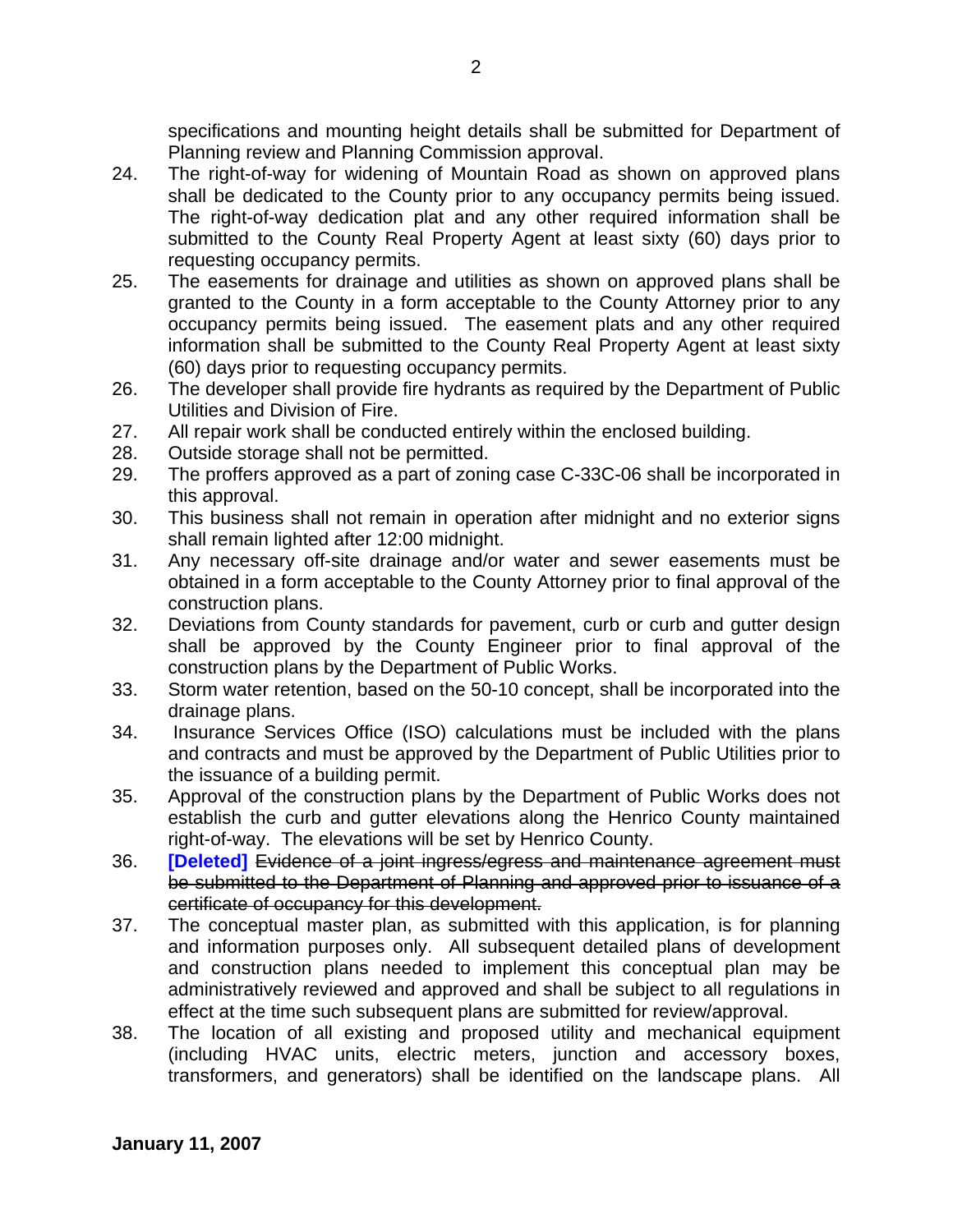equipment shall be screened by such measures as determined appropriate by the Director of Planning or the Planning Commission at the time of plan approval**.**

# **(Staff Report by Mike Kennedy)**

## **(Applicant's Representative: Alex Grinblat) Approved**

### **VARINA:**

## *Deferred from the October 12, 2006 Meeting.*

**P-13-06 Burke Lewis for New Cingular Wireless PCS, L.L.C (Lessee):** Request for a Provisional Use Permit under Sections 24-95(a), 24-120 and 24-122.1 of the County Code in order to construct a 199' high telecommunications tower, on parts of Parcel 855-689-5504 and 855-688-7082, located approximately 1,450 feet south of Charles City Road and 400 feet west of Upper Western Run Lane. The existing zoning is A-1 Agricultural District. The Land Use Plan recommends Prime Agriculture. **Staff – Tom Coleman** *(Deferral requested to the April 12, 2007 Meeting)* **Deferred to the April 12, 2007 Meeting** 

## *Deferred from the December 7, 2006 Meeting.*

**C-67C-06 Ahmad Jafari:** Request to conditionally rezone from R-3 One-Family Residence District and B-3 Business District to B-2C Business District (Conditional), Parcel 818-726-8240, containing 1.859 acres, located on the north line of Nine Mile Road between Barker and Forest Avenues. The applicant proposes a retail shopping center. The use will be controlled by zoning ordinance regulations and proffered conditions. The Land Use Plan recommends Commercial Arterial. The site is in the Airport Safety Overlay District. The site is located in the Enterprise Zone. **Staff – Ben Sehl** *(Deferral requested to the February 15, 2007 Meeting)* **Deferred to the February 15, 2007 Meeting** 

## *Deferred from the November 9, 2006 Meeting.*

**C-36C-06 Gloria Freye for Waypoint Development, LLC.:** Request to conditionally rezone from R-4 One-Family Residence District, B-1 Business District and M-1 Light Industrial District to R-5AC General Residence District (Conditional), part of Parcel 805- 710-1834, containing 13.15 acres, located on the southwest line of Darbytown Road at its intersection with Oregon Avenue. The applicant proposes a single-family residential subdivision with a maximum of 40 lots. The R-5A District allows a minimum lot size of 5,625 square feet and a maximum gross density of six (6) units per acre. The use will be controlled by zoning ordinance regulations and proffered conditions. The Land Use Plan recommends Multi-Family Residential, 6.8 to 19.8 units net density per acre, Commercial Concentration, and Environmental Protection Area. **Staff – Lee Tyson**  *(Deferral requested to the March 15, 2007 Meeting)* **Deferred to the March 15, 2007 Meeting**

## *Deferred from the December 7, 2006 Meeting.*

**C-51C-06 Caroline L. Nadal for Collins/Goodman Development, LLC:** Request to conditionally rezone from A-1 Agricultural District to B-2C Business District (Conditional), Parcel 814-717-0480 and Part of Parcel 813-717-7951, containing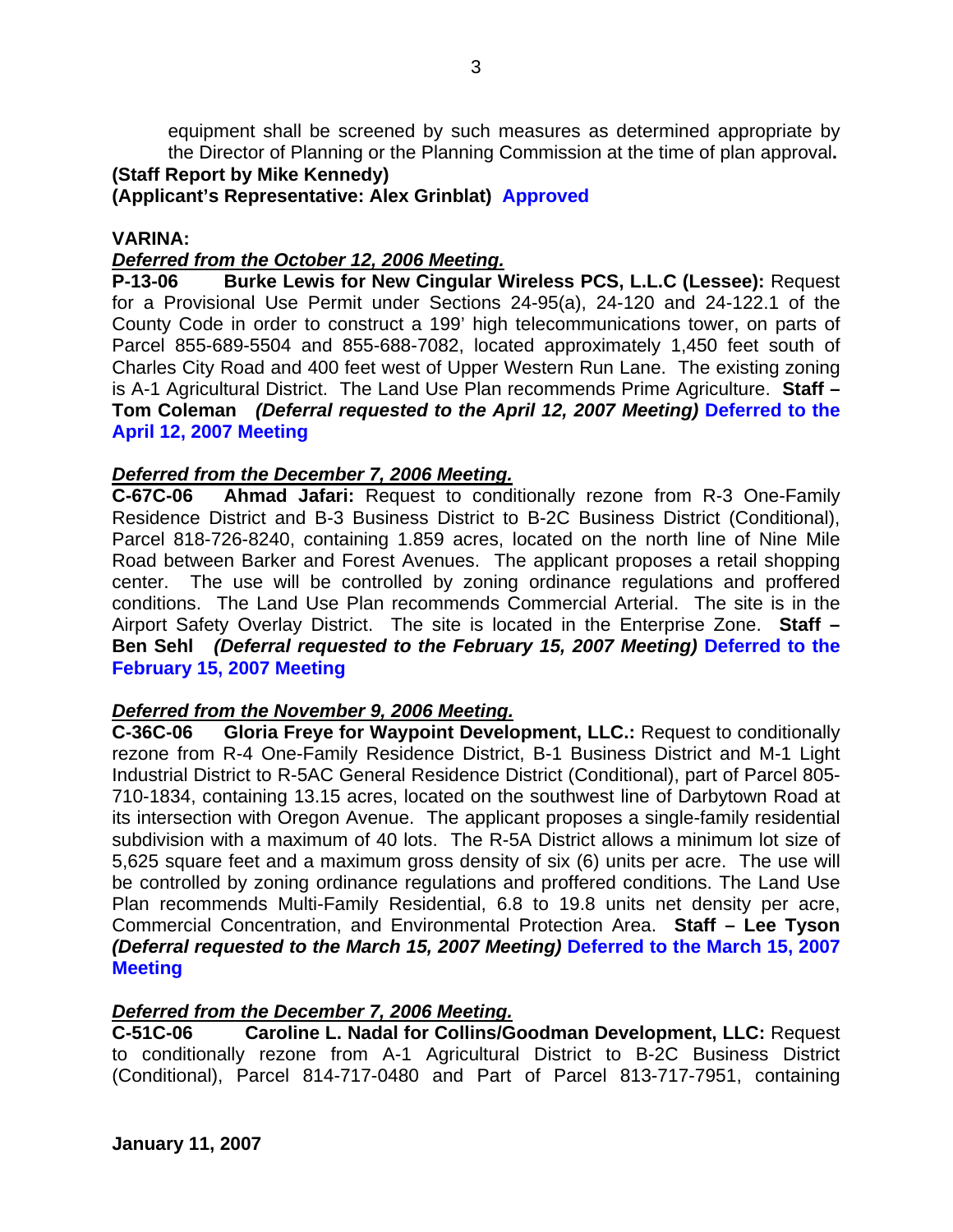approximately 10.19 acres, located at the south intersection of S. Laburnum and Gay Avenues. The applicant proposes retail uses. The uses will be controlled by proffered conditions and zoning ordinance regulations. The Land Use Plan recommends Office. The site is in the Airport Safety Overlay District. **Staff – Livingston Lewis** *(Deferral requested to the February 15, 2007 Meeting)* **Deferred to the February 15, 2007 Meeting** 

**C-1C-07 Walter Thomas Fahs for Florence Cooper and Ernest Bernstein:** Request to conditionally rezone from B-3 Business District to R-6C General Residence District (Conditional), Parcel 826-719-6572, containing 6.986 acres, located at the northeast intersection of E. Nine Mile Road (State Route 33) and Hart Street. The applicant proposes a senior housing complex with a maximum of 120 residential units. The R-6 District allows a maximum gross density of 19.80 units per acre. The use will be controlled by zoning ordinance regulations and proffered conditions. The Land Use Plan recommends Commercial Arterial. The site is in the Airport Safety Overlay District and the Enterprise Zone. **Staff – Tom Coleman** *(Withdrawn by applicant)* **Withdrawn by Applicant**

**C-2-07 Eugene Fitz:** Request to rezone from A-1 Agricultural District to R-3 One-Family Residence District, Parcel 828-722-6529, containing 1.009 acre, located on the southwest line of Midage Lane approximately 900 feet northwest of Hanover Road. The applicant proposes to construct an additional single-family dwelling. The R-3 District allows a minimum lot size of 11,000 square feet and a maximum gross density of 3.96 units per acre. The use will be controlled by zoning ordinance regulations. The Land Use Plan recommends Suburban Residential 1, 1.0 to 2.4 units net density per acre. The site is in the Airport Safety Overlay District. **Staff – Livingston Lewis Deferred to the February 15, 2007 Meeting** 

**C-3C-07 J. Thomas O'Brien, Jr. for The Tetra Group One, LLC:** Request to conditionally rezone from A-1 Agricultural District, R-3 One-Family Residence District, R-5 General Residence District and B-3 Business District to R-3C One-Family Residence District (Conditional), R-5C General Residence District (Conditional), B-3C Business District (Conditional) and M-1C Light Industrial District (Conditional), Parcels 836-714-2353, 835-714-7916, 836-712-7784, 835-713-1662 and 836-713-7564, containing 78.709 acres (R-3C - 9.654 ac; R-5C - 8.976 ac; B-3C – 48.742 ac; and M-1C – 11.337 ac.), located between the north line of E. Williamsburg Road, the south line of Old Williamsburg Road, the east line of Dry Bridge Road and the west line of Old Memorial Drive. The applicant proposes a mixture of uses including a single-family development, age-restricted multi-family dwelling units, general business, and light industry. The R-3 District allows a minimum lot size of 11,000 square feet and a maximum gross density of 3.96 units per acre. The R-5 District allows a maximum gross density of 14.52 units per acre. The uses will be controlled by zoning ordinance regulations and proffered conditions. The Land Use Plan recommends Suburban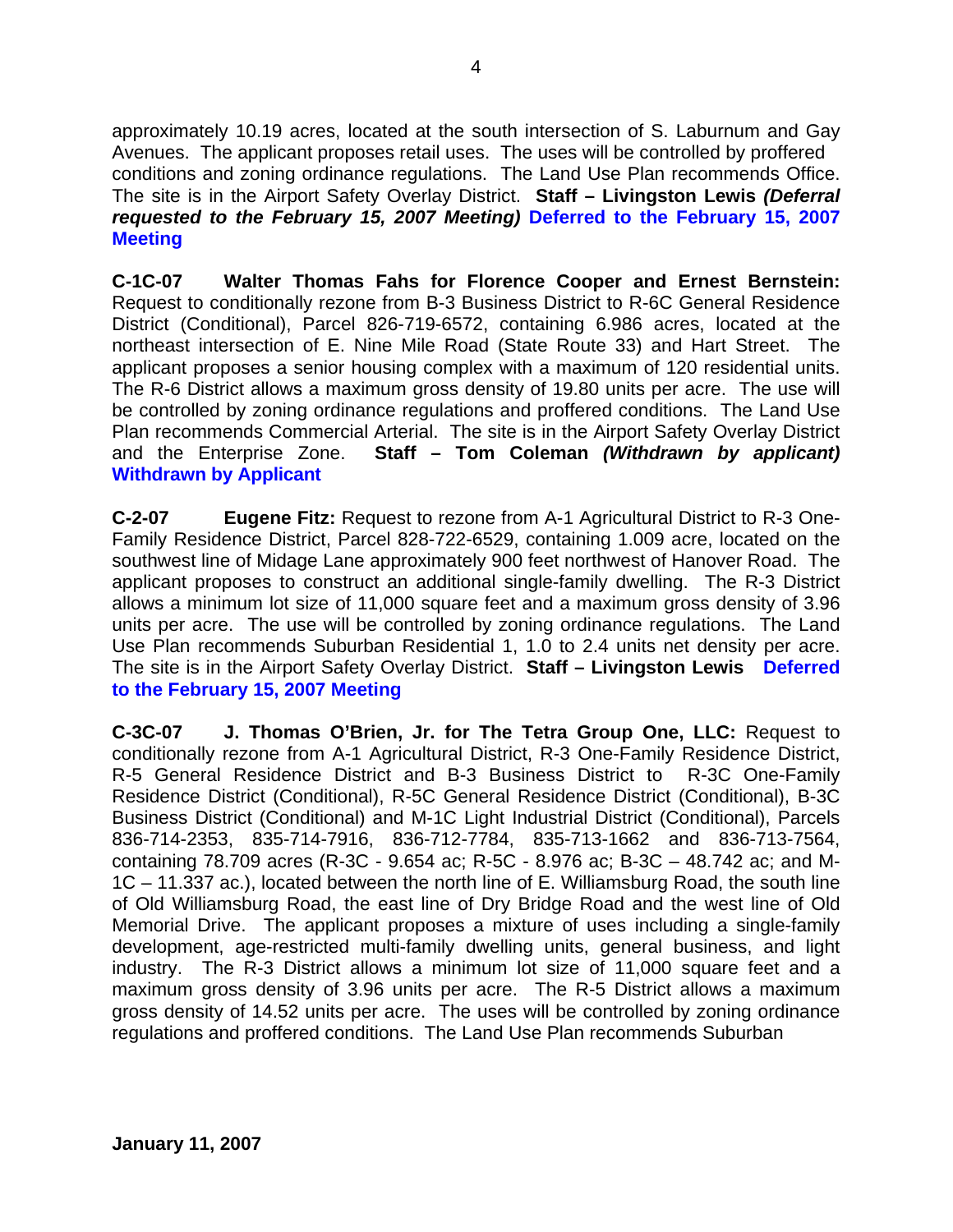Residential 2, 2.4 to 3.4 units net density per acre, Office and Environmental Protection Area. The site is in the Airport Safety Overlay District. **Staff – Nathalie Croft**  *(Deferral requested to the March 15, 2007 Meeting)* **Deferred to the March 15, 2007 Meeting** 

**C-4C-07 Todd M. Lynn for Twin Oaks Business Park, LLC:** Request to conditionally rezone from A-1 Agricultural District to M-1C Light Industrial District (Conditional), Parcel 814-710-0782, containing 2.505 acres, located at the northwest intersection of Glen Alden Drive and Charles City Road (Garden City subdivision).

The applicant proposes a warehouse with limited office. The use will be controlled by zoning ordinance regulations and proffered conditions. The Land Use Plan recommends Planned Industry. The site is in the Airport Safety Overlay District. **Staff – Tom Coleman** *(Deferral requested to the February 15, 2007 Meeting)* **Deferred to the February 15, 2007 Meeting** 

### **BROOKLAND:**

## *Deferred from the December 7, 2006 Meeting.*

**C-64C-06 Wistar Creek, LLC:** Request to conditionally rezone from R-3 One-Family Residence District to RTHC Residential Townhouse District (Conditional), Parcels 767-750-8298, 767-751-8651, 768-750-0490, 768-751-0638, -2435, -4119, and -1362 containing 24.46 acres, located on the south line of Wistar Road approximately 142 feet west of Walkenhut Drive. The applicant proposes a residential townhouse development with a maximum of 130 dwelling units, an equivalent density of 5.31 units per acre. The maximum density allowed in the RTH District is 9 units per acre. The use will be controlled by zoning ordinance regulations and proffered conditions. The Land Use Plan recommends Suburban Residential 2, 2.4 to 3.4 units net density per ace, and Office. **Staff – Lee Tyson** *(Deferral requested to the February 15, 2007 Meeting)*  **Deferred to the February 15, 2007 Meeting** 

**AMENDMENT TO THE HENRICO 2010 LAND USE PLAN MAP: LUP-1-07** The Planning Commission will consider an amendment to the Henrico County 2010 Land Use Plan Map to designate Staples Mill Centre Site– comprised of approximately 79.5 acres and generally bordered by the Libbie Avenue, Spencer Road, Bethlehem Road, Staples Mill Road, and north of Mayfield subdivision – as an Urban Mixed Use Development Area (UMU). **Staff – Lee Tyson Recommended for Approval** 

**C-5C-07 Gumenick Properties:** Request to conditionally rezone from R-3 One Family Residence District, R-5 General Residence District, R-6C General Residence District (Conditional), O-2 Office District, B-1 Business District, B-2C Business District (Conditional) and M-1 Light Industrial District to UMUC Urban Mixed Use Development (Conditional), Parcels 773-741-3132, -2637, -4222, -3726, -6011, -7505, -5414, -6808, -8102, 773-739-8155, 773-740-5043, -9498, -8899, 774-739-3999, -4569, -5043, 774- 740-0096, -3584, -2888, -2190, -4182, -0894, -1592, 772-740-1743, -1137, -0431, -2836, -4023, -2229 and 771-740-9118, containing approximately 79.5 acres, located on the east line of Libbie Avenue, approximately 310 feet north of W. Broad Street (U. S. Route 250) to its intersection with N. Crestwood Avenue, then between the south line of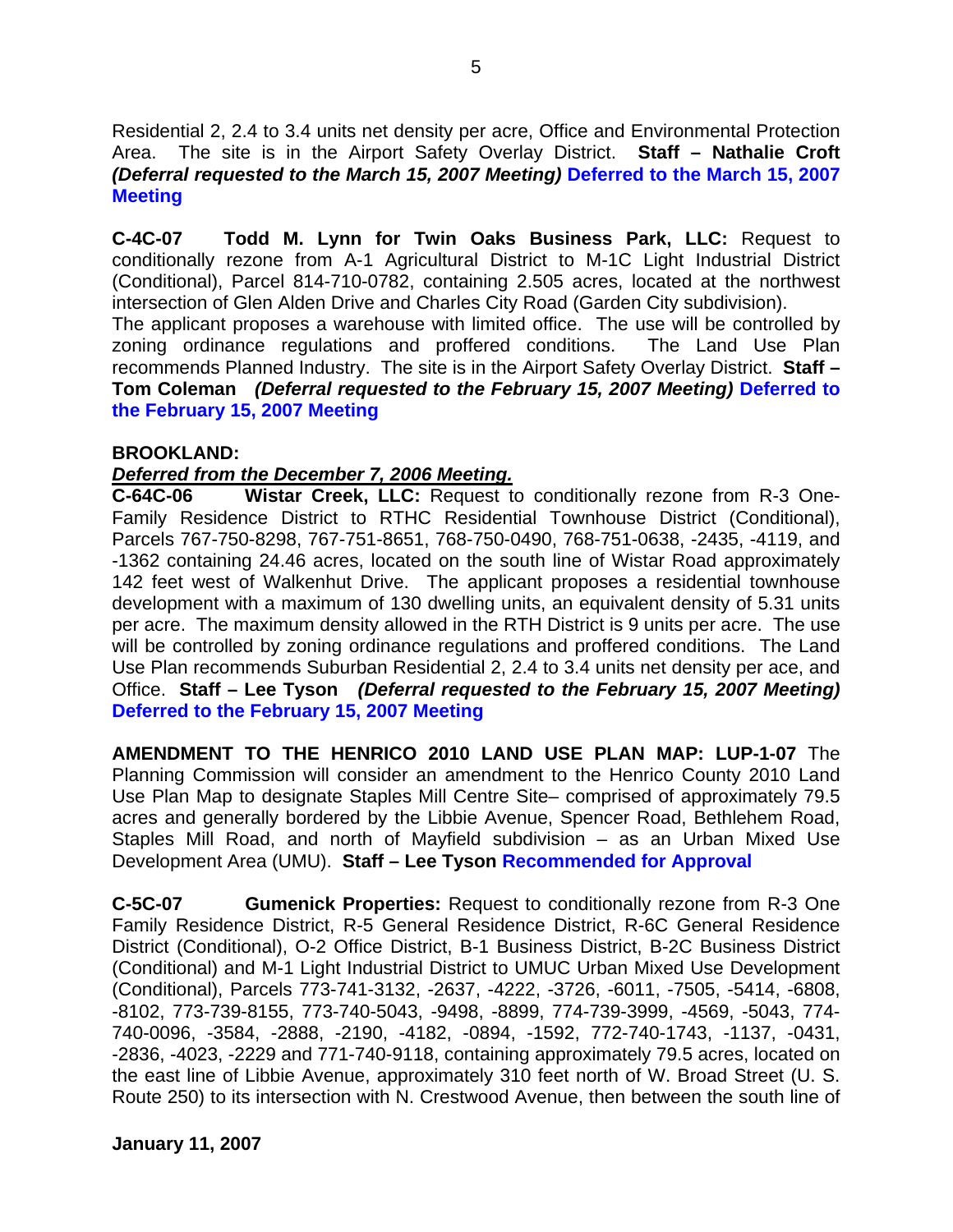N. Crestwood Avenue to the south line of Bethlehem Road, and the east line of Spencer Road and the west line of Staples Mill Road (U. S. Route 33). The applicant proposes an urban mixed use development (Staples Mill Centre) including offices, commercial and a maximum of 2,090 residential units (including single-family, townhouse, condominiums, and multi-family). The uses will be controlled by zoning ordinance regulations and proffered conditions. The Land Use Plan recommends Suburban Residential 2, 2.4 to 3.4 units net density per acre, Office, Office/Service, Commercial Concentration, Semi-Public and Environmental Protection Area. A small area of the site is in the Enterprise Zone. **Staff – Lee Tyson Recommended for Approval** 

**P-1-07 Gumenick Properties:** Request for a Provisional Use Permit under Sections 24-32.1(a), 24-32.1(e), 24-32.1(l), 24-32.1(m), 24-32.1(t), 24.32.1(u), 24- 34.1(c), and 24-122.1 of Chapter 24 of the County Code, related to a Master Plan for the proposed Staples Mill Center Urban Mixed Use development and to permit certain uses and exceptions to height, setbacks, and square footage of uses on Parcels 773- 741-3132, -2637, -4222, -3726, -6011, -7505, -5414, -6808, -8102, 773-739-8155, 773- 740-5043, -9498, -8899, 774-739-3999, -4569, -5043, 774-740-0096, -3584, -2888, -2190, -4182, -0894, -1592, 772-740-1743, -1137, -0431, -2836, -4023, -2229 and 771- 740-9118, containing approximately 79.5 acres, located on the east line of Libbie Avenue, approximately 310 feet north of West Broad Street (U. S. Route 250) to its intersection with N. Crestwood Avenue, then between the south line of N. Crestwood Avenue to the south line of Bethlehem Road, and the east line of Spencer Road and the west line of Staples Mill Road (U. S. Route 33). The existing zoning is R-3 One-Family Residence District, R-5 General Residence District, R-6C General Residence District (Conditional), O-2 Office District, B-1 Business District, B-2C Business District (Conditional) and M-1 Light Industrial District. The Land Use Plan recommends Suburban Residential 2, 2.4 to 3.4 units net density per acre, Office, Office/Service, Commercial Concentration, Semi-Public and Environmental Protection Area. A small area of the site is in the Enterprise Zone. **Staff – Lee Tyson Recommended for Approval** 

#### **FAIRFIELD:**

#### *Deferred from December 7, 2006 Meeting.*

**C-55C-06 Caroline L. Nadal for First Centrum of Virginia, Inc.:** Request to conditionally rezone from O-1 Office District and C-1 Conservation District to R-6C General Residence District (Conditional), Parcel 783-772-1148, containing 8.7 acres located on the west line of Brook Road (U.S. Route 1) at its intersection with Presbytery Court. The applicant proposes age-restricted multi-family dwellings. The R-6 District allows a minimum lot size of 2,200 square feet per family for multi-family dwellings and a maximum gross density of 19.80 units per acre. The use will be controlled by zoning ordinance regulations and proffered conditions. The Land Use Plan recommends Office and Environmental Protection Area. **Staff – Nathalie Croft** *(Deferral requested to the February 15, 2007 Meeting)* **Deferred to the February 15, 2007 Meeting**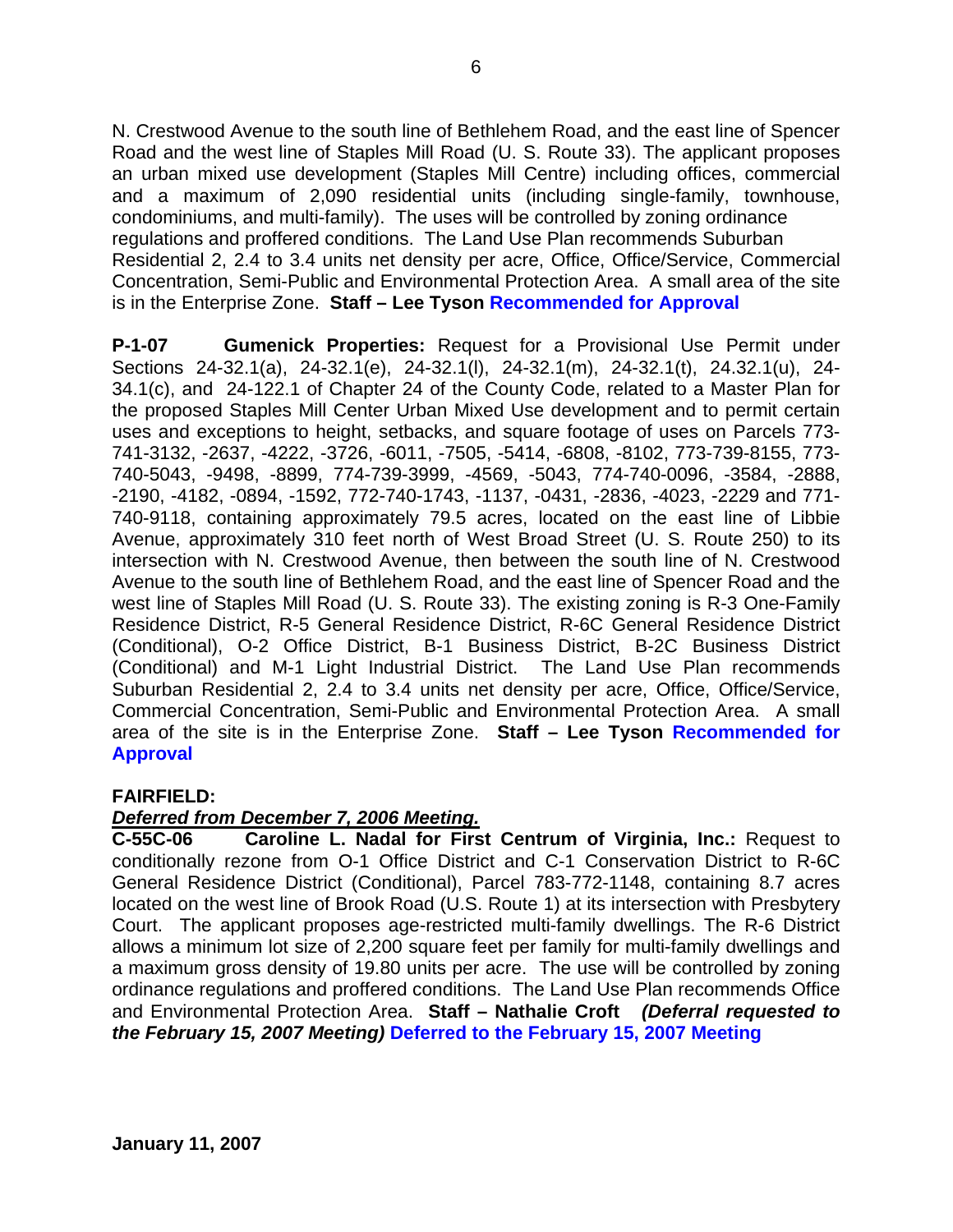## *Deferred from the December 7, 2006 Meeting.*

**C-65C-06 Dan Caskie for Barrington Investors, LTD:** Request to conditionally rezone from R-4 One-Family Residence District and M-2 General Industrial District to R-5AC General Residence District (Conditional), part of Parcel 799-732-4991, containing approximately 19.98 acres, located between the west line of Barrington Road at its intersection with Glenthorne Road and the east line of the Chesapeake and Ohio Railway right-of-way. The applicant proposes a maximum of 54 zero lot line one-family dwellings. The R-5A District allows a minimum lot size of 5,625 square feet and a maximum density of 6 units per acre. The use will be controlled by zoning ordinance regulations and proffered conditions. The Land Use Plan recommends Suburban Residential 2, 2.4 to 3.4 units net density per acre and Environmental Protection Area. **Staff – Nathalie Croft Recommended for Approval** 

### **THREE CHOPT:**

### *Deferred from the April 13, 2006 Meeting***.**

**C-19C-06 G. Edmond Massie, IV for Fidelity Properties, Ltd.:** Request to conditionally rezone from A-1 Agricultural District to RTHC Residential Townhouse District (Conditional), Parcels 746-763-2482, -2896, -1769, 746-764-3818, and 746-763- 7257 containing 12.54 acres, located between the east line of Glasgow Road and the west line of Sadler Road, approximately 600 feet north of Ireland Lane. The applicant proposes a residential townhouse development not to exceed 6 dwelling units per acre. The RTH Residential Townhouse District allows a maximum gross density of 9 units per acre. The proposed use will be controlled by zoning ordinance regulations and proffered conditions. The Land Use Plan recommends Suburban Residential 1, 1.0 to 2.4 units net density per acre. **Staff – Tom Coleman** *(Deferral requested to the March 15, 2007 Meeting)* **Deferred to the March 15, 2007 Meeting** 

## *Deferred from the April 13, 2006 Meeting.*

**C-8C-05 G. Edmond Massie, IV for Fidelity Properties, Ltd.:** Request to conditionally rezone from A-1 Agricultural District to RTHC Residential Townhouse District (Conditional), Parcel 746-764-5580, containing approximately 4.54 acres, located on the west line of Sadler Road approximately 290 feet south of Wonder Lane. The applicant proposes a townhouse development not to exceed six (6) units per acre. The maximum density allowed in the RTH District is nine (9) units per acre. The uses will be controlled by proffered conditions and zoning ordinance regulations. The Land Use Plan recommends Suburban Residential 1, 1.0 to 2.4 units net density per acre. **Staff – Tom Coleman (***Deferral requested to the March 15, 2007 Meeting)* **Deferred to the March 15, 2007 Meeting** 

## *Deferred from the November 9, 2006 Meeting.*

**P-4-06 Gloria Freye for Bechtel Corp.:** Request for a Provisional Use Permit under Sections 24-95(a)(3) and 24-122.1 of Chapter 24 of the County Code in order to construct a 149' high telecommunication tower on Parcel 744-771-3182, located on the east line of Shady Grove Road north of Hames Lane. The existing zoning is A-1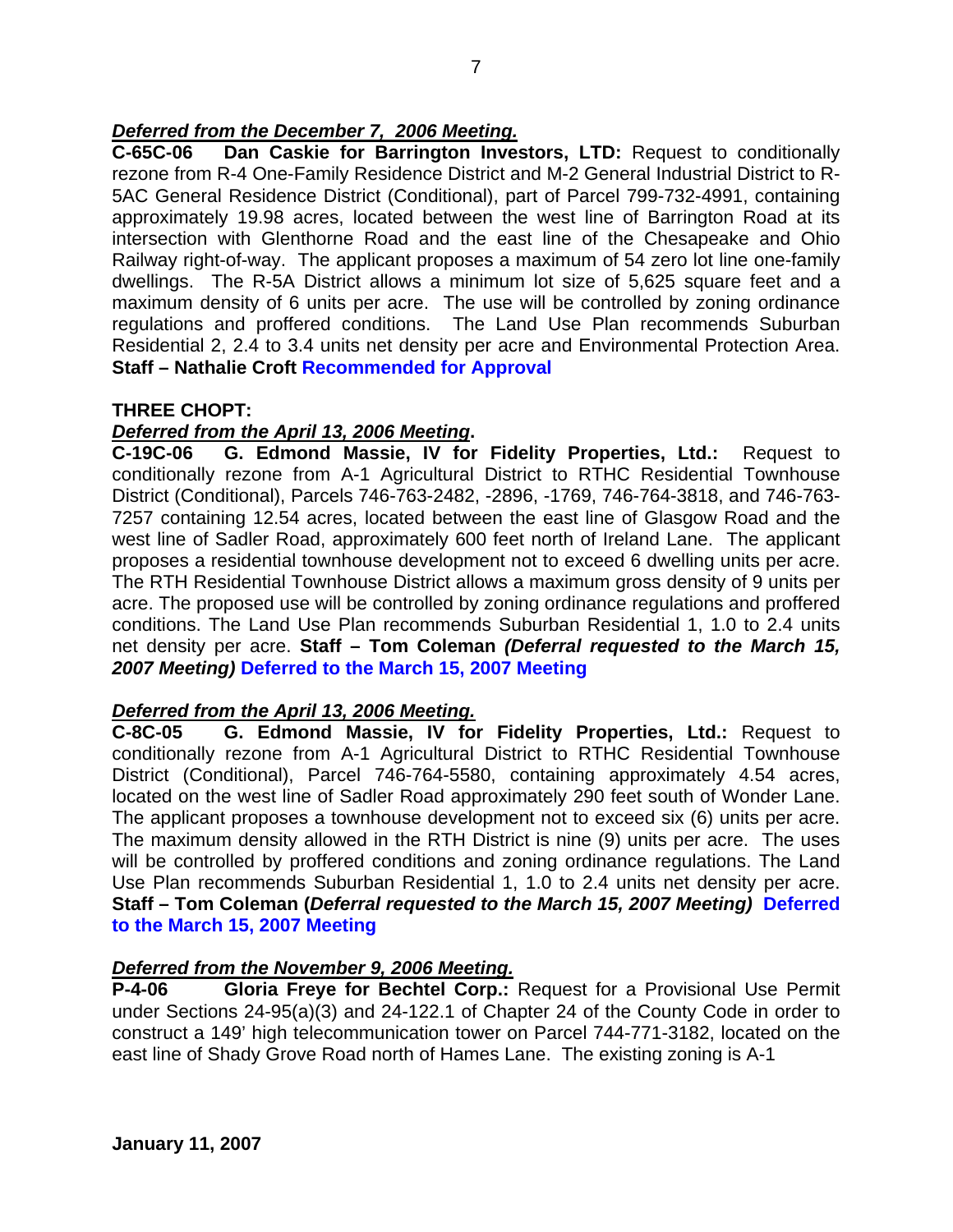Agricultural District. The Land Use Plan recommends Suburban Residential 2, 2.4 to 3.4 units net density per acre. **Staff – Tom Coleman** *(Deferral requested to the March 15, 2007 Meeting)* **Deferred to the March 15, 2007 Meeting**

## *Deferred from the December 7, 2006 Meeting.*

**C-49C-06 Caroline L. Nadal for Rockwood, Inc:** Request to conditionally rezone from A-1 Agricultural District to R-2AC One Family Residence District (Conditional), Parcels 738-771-6301, -4105, and -2400, containing approximately 7.081 acres, located on the east line of Pouncey Tract Road approximately 1,412 feet north of its intersection with Shady Grove Road. The applicant proposes a single family residential subdivision with a maximum density not to exceed 2.0 units per acre. The R-2A District allows a minimum lot size of 13,500 square feet and a maximum gross density of 3.23 units per acre. The use will be controlled by zoning ordinance regulations and proffered conditions. The Land Use Plan recommends Suburban Residential 1, 1.0 to 2.4 units net density per acre. **Staff – Lee Tyson** *(Deferral requested to the February 15, 2007 Meeting)* **Deferred to the February 15, 2007 Meeting** 

## *Deferred from the December 7, 2006 Meeting.*

**C-59C-06 Andrew Condlin for Towne Center West, LLC:** Request to conditionally rezone from B-2C Business District (Conditional) to R-6C General Residence District (Conditional), part of Parcels 734-764-9340 and 736-764-1136, containing 13.56 acres (Parcel B - approximately 9.38 acres and Parcel I approximately - 4.18 acres), located on the north line of West Broad Street (U. S. Route 250) approximately 540 feet east of N. Gayton Road (Parcel B) and approximately 700 feet north of W. Broad Street (U. S. Route 250) (Parcel I). The applicant proposes retail and office uses with no more than 165 multi-family dwelling units on Parcel B, and retail and office uses with no more than 75 multi-family dwelling units on Parcel I. The R-6 District allows a minimum lot size of 2,200 square feet per family for multi-family dwellings and a maximum gross density of 19.80 units per acre. The uses will be controlled by zoning ordinance regulations and proffered conditions. The Land Use Plan recommends Mixed Use. The site is in the West Broad Street Overlay District. **Staff – Tom Coleman (***Deferral requested to the February 15, 2007 Meeting)* **Deferred to the February 15, 2007 Meeting** 

## *Deferred from the December 7, 2006 Meeting.*

**P-19-06 Andrew Condlin for Towne Center West, LLC:** Request for a Provisional Use Permit under Sections 24-36.1(b), 24-120 and 24-122.1 of the County Code to permit retail and office uses within the proposed multi-family development on parts of Parcel 734-764-9340, and 736-764-1136, located on the north line of W. Broad Street (U. S. Route 250) approximately 540 feet east of N. Gayton Road (Parcel B) and approximately 700 feet north of West Broad Street (U.S. Route 250) (Parcel I). The existing zoning is B-2C Business District (Conditional). The property is the subject of rezoning case C-59C-06, which proposes to rezone the property to R-6C General Residence District (Conditional). The Land Use Plan recommends Mixed Use. The site is in the West Broad Street Overlay District. **Staff – Tom Coleman (***Deferral requested to the February 15, 2007 Meeting)* **Deferred to the February 15, 2007 Meeting**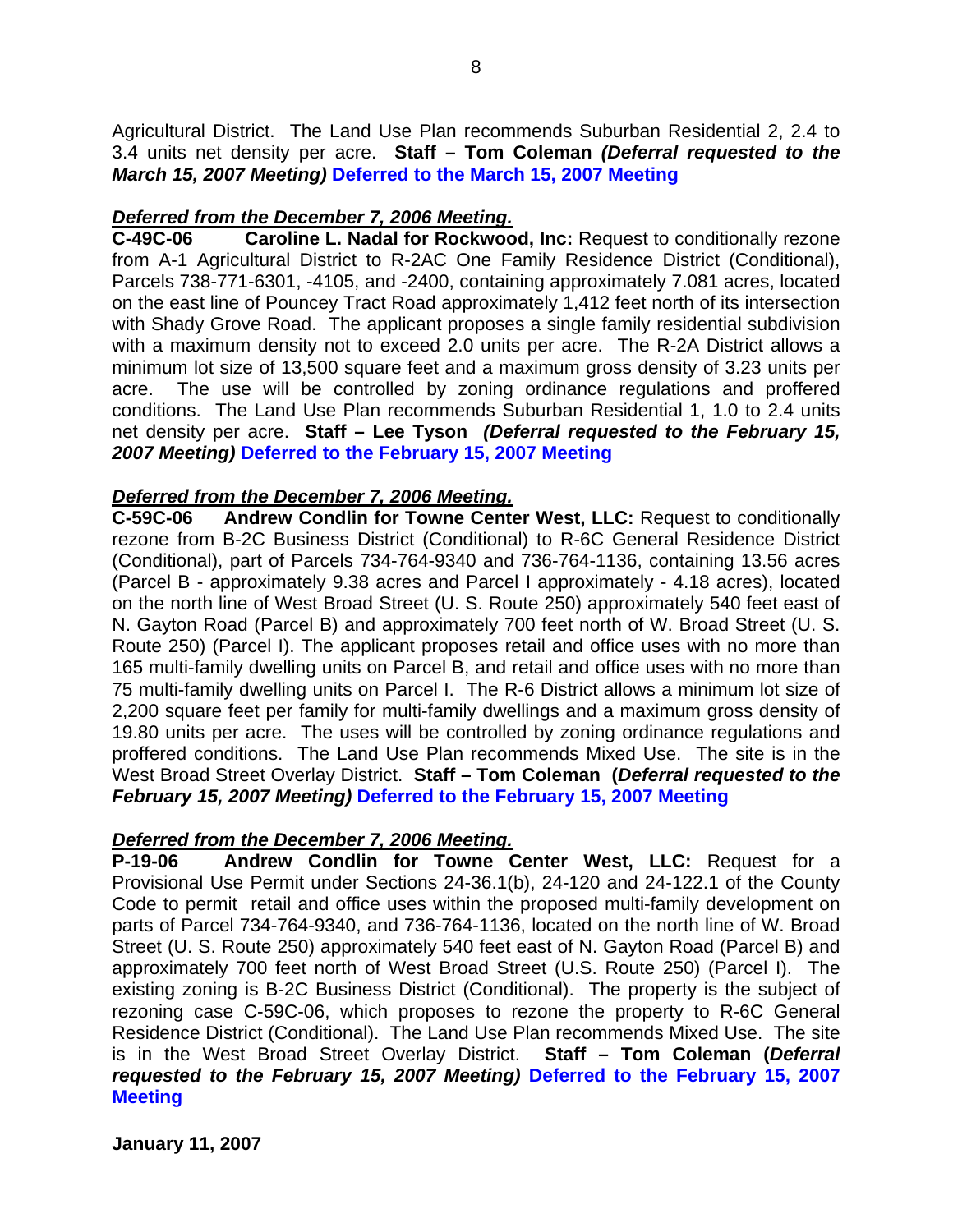**C-6C-07 Andrew M. Condlin for Imperial Real Estate Holdings, LLC:** Request to conditionally rezone from R-3 One-Family Residence District to O-2C Office District (Conditional), Parcel 758-753-8008, containing 1.053 acres, located on the southeast line of N. Parham Road approximately 500 feet north of Mayland Drive. The applicant proposes a parking lot for an adjacent office building. The use will be controlled by zoning ordinance regulations and proffered conditions. The Land Use Plan recommends Office. **Staff – Ben Sehl** *(Expedited agenda requested)* **Recommended for Approval** 

### **TUCKAHOE:**

### *Deferred from the November 9, 2006 Meeting.*

**C-27C-06 James Theobald for The Rebkee Company:** Request to conditionally rezone from A-1 Agricultural District and B-3 Business District to RTHC Residential Townhouse District (Conditional), B-2C Business District (Conditional) and C-1C Conservation District (Conditional), Parcel 739-754-7156, containing 21.493 acres (RTHC – 12.252 ac.; B-2C – 8.502 ac.; C-1C – 0.739 ac.), located at the southwest intersection of Church and Pump Roads. The applicant proposes retail uses and residential townhouses with a density of no more than seventy (70) units. The uses will be controlled by zoning ordinance regulations and proffered conditions. The RTH District allows a maximum of nine (9) units per acre. The Land Use Plan recommends Urban Residential, 3.4 to 6.8 units net density per acre, Commercial Concentration, and Open Space / Recreation. **Staff – Nathalie Croft Recommended for Approval** 

**C-8C-07 Gumenick Properties:** Request to conditionally rezone from R-2 One-Family Residence District to RTHC Residential Townhouse District (Conditional), Parcels 745-740-3611, -4804, 745-739-5887, -7086, -7474, and -8598, containing approximately 6.02 acres, located on the northeast line of Derbyshire Road at its intersection with Branway Drive. The applicant proposes a residential townhouse development with a maximum of 16 units, an equivalent density of 2.66 units per acre. The RTH District allows a maximum density of 9 units per acre. The use will be controlled by zoning ordinance regulations and proffered conditions. The Land Use Plan recommends Suburban Residential 1, 1.0 to 2.4 units net density per acre. **Staff – Lee Tyson Recommended for Approval**

**RESOLUTION: SIA-1-07 – Nuckols Farm Historic Park Site –** Substantially In Accord with the County of Henrico Comprehensive Plan. (Three Chopt District) **Staff – Lee Tyson Recommended for Approval** 

**RESOLUTION: SIA-2-07 – High School #1 Site –** Substantially In Accord with the County of Henrico Comprehensive Plan. (Brookland District) **Staff – Rosemary Deemer Recommended for Approval**

**DISCUSSION ITEM: CAPITAL IMPROVEMENT PROGRAM:** The Commission will discuss scheduling a Public Hearing to consider the FY 2007-2008 through FY 2011 – 2012 Capital Improvement Program for February 15, 2007 at 6:00 p.m.